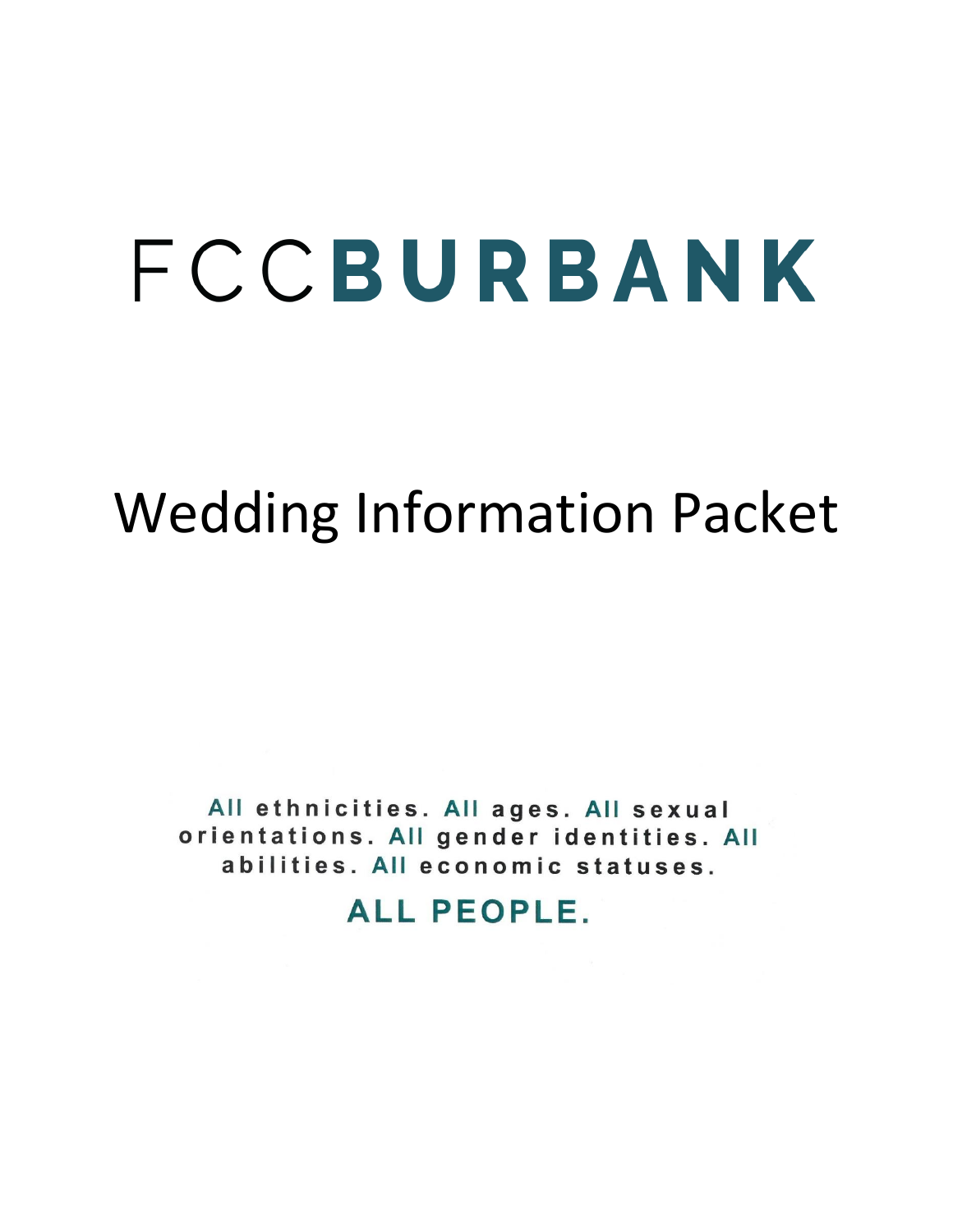#### **First Christian Church, Burbank California**

#### **GENERAL INFORMATION FOR WEDDINGS AND RENEWAL OF VOWS**

The First Christian Church, Burbank, (FCCB) welcomes the opportunity to offer the use of its facilities for marriage ceremonies, renewal of vows, and related receptions. Whether performed in the Sanctuary or Chapel, the marriage or renewal ceremony is considered a service of worship and will be conducted accordingly.

The ministerial staff of FCCB is available to officiate at the ceremonies. Non-FCCB officiants may be used. FCCB staff will assist the couple in planning and carrying out each event held in the church facilities. Planning should allow for an adequate period of pre-marital counseling with the minister as well as preparation of the church facilities.

FCCB is an open and affirming congregation. Marriage ceremonies, renewal of vows and similar ceremonies bonding two people in love are a ministry of FCCB

#### **Selecting your Facilities**

The fully air-conditioned church sanctuary seats 300 guests. The sanctuary features warm wood tones with a neutral teal color palette, stained glass windows and prayer garden. For more intimate events the chapel seats 25 guests. The chapel has pastel tones and features stained glass windows. Bride's and groom's preparation rooms with mirrors are provided with the facilities. Both the sanctuary and chapel are accessible for persons with disabilities.

Facilities for receptions and combination dinner/ceremonies are also available. The upper fellowship hall will accommodate dining for 135 guests and has an adjoining serving kitchen. Offsite catering is required for meal service in the Upper Hall. Pendarvis Hall on the lower level will accommodate dining set up for 200 guests and has an adjoining catering kitchen, which can be rented for meal preparation. Pendarvis Hall is not accessible for persons with ambulatory disabilities.

#### **Reserving Use of the Church Facilities**

The Church's Office Manager will reserve the desired date and facilities for your event. The wedding date is reserved upon receipt of your non-refundable reservation fee. The reservation fee will not be returned upon event cancellation, but may be transferred to another date of your choosing. The reservation fee is credited to your total event fees.

If your reservation is made less than three weeks before the date of your event, the reservation fee must be paid by cash or money order. The balance of all wedding fees must be paid no less than two weeks in advance of your event.

#### **Spiritual Preparation for Your Event**

Time should be set aside for spiritual as well as event preparation. Couples along with their families and friends are invited to join with us in worship on any Sunday. The church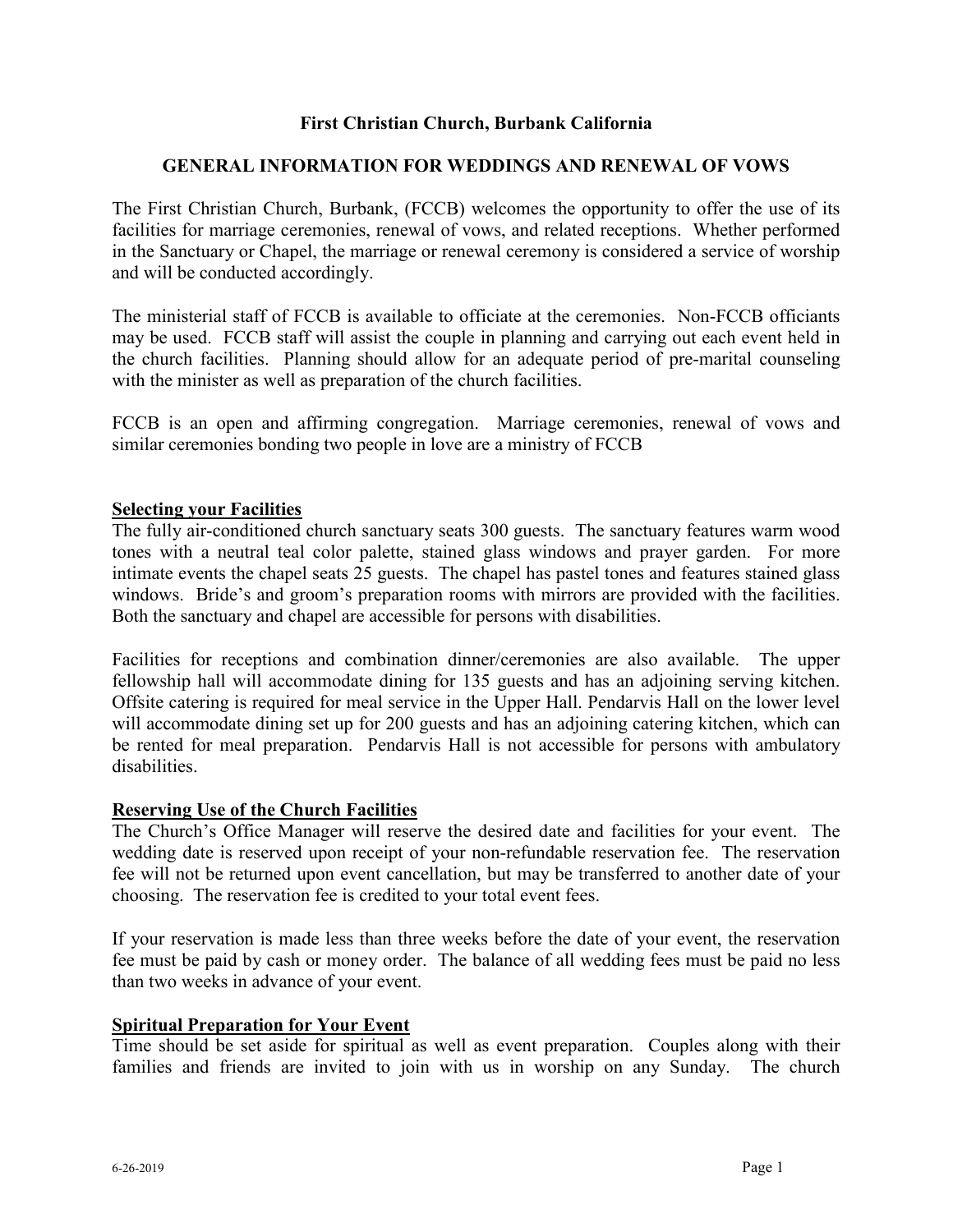encourages you to take this opportunity to get to know the minister and parishioners as well as view the sanctuary and reception facilities in use.

If the FCCB pastoral staff will be officiating, the Office Manager or Pastor will set up a time for your pre-marital counseling with the Pastor early in the planning process. The pre-marital counseling is recommended but not mandatory and is usually involves two to four sessions. A fee for materials is collected at the first session.

#### **Event Planning**

The Office Manager will assist you in determining the amount of time needed to conduct your rehearsal, ceremony, and reception events, depending on how elaborate your ceremony will be. These times will be included in the agreement that you will sign. Once confirmed, time schedules must be strictly adhered to so as

1) Not to disrupt any other scheduled activities in the church facilities, and

2) To respect the time commitment given to you by your guests, wedding party and officiants.

Failure to adhere to time allotments will result in additional fees and or forfeiture of any deposits.

#### **Planning the Ceremony**

Once your dates and time commitments have been confirmed, FCCB will assign a Wedding Coordinator to assist you with designing the look of the sanctuary or chapel for the marriage ceremony. You will be able to customize your look by selecting from a variety of candelabras, kneeling bench, and floral display materials. We will provide you with ideas and dimensions for flower arrangements or decorations.

Any music selected must be appropriate to the church setting as a sacred space. Music selections shall be presented to the Wedding Coordinator three (3) weeks prior to the ceremony for review and approval by FCCB Pastor and/or Trustees. FCCB has a professional pianist on staff that is available for the ceremony. The Pianist can provide you with assistance on selecting music for your event. If you desire, you may provide your own professional musicians and soloists. Bear in mind that musicians and soloists must be present at the ceremony rehearsal.

You will work directly with your officiant on the development and content of your ceremony. Couples are encouraged to develop a ceremony that reflects their personality and spirituality. Ceremonies can range from a simple marriage rite or can be inclusive of scripture readings and communion service and a variety of other activities. The ceremony program shall be presented to the Wedding Coordinator three (3) weeks prior to the ceremony for review and recommendations. Ceremonies shall start on time, and shall not exceed the length of time allocated in the agreement.

If you wish to use your own officiant or pianist, they must have the approval of the Pastor. Wedding officiants must be licensed. FCCB wedding fees remain the same.

Included with the use of the Sanctuary is the use of the audio visual system, including two wireless microphones, three corded microphones, 1 lavalier microphone for use by the officiant, input for pre-recorded music, if provided by you, input for slides, graphics and video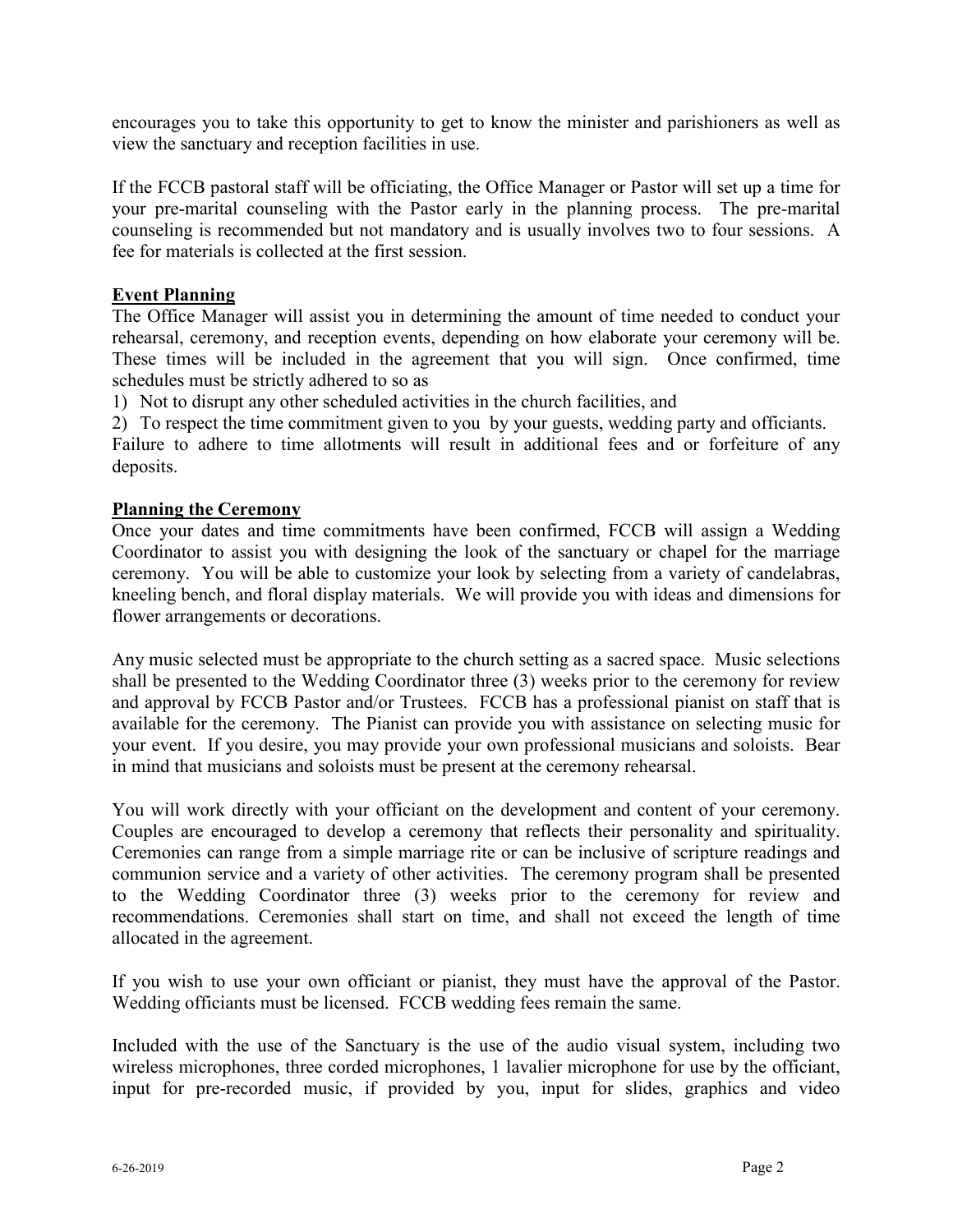presentations, if provided by you, and the services of a audio visual attendant. Additional services can be provided upon request for additional fees.

All printing and non-durable supplies, such as guest books and programs are the responsibility of the couple. FCCB can provide templates and examples of programs to assist you.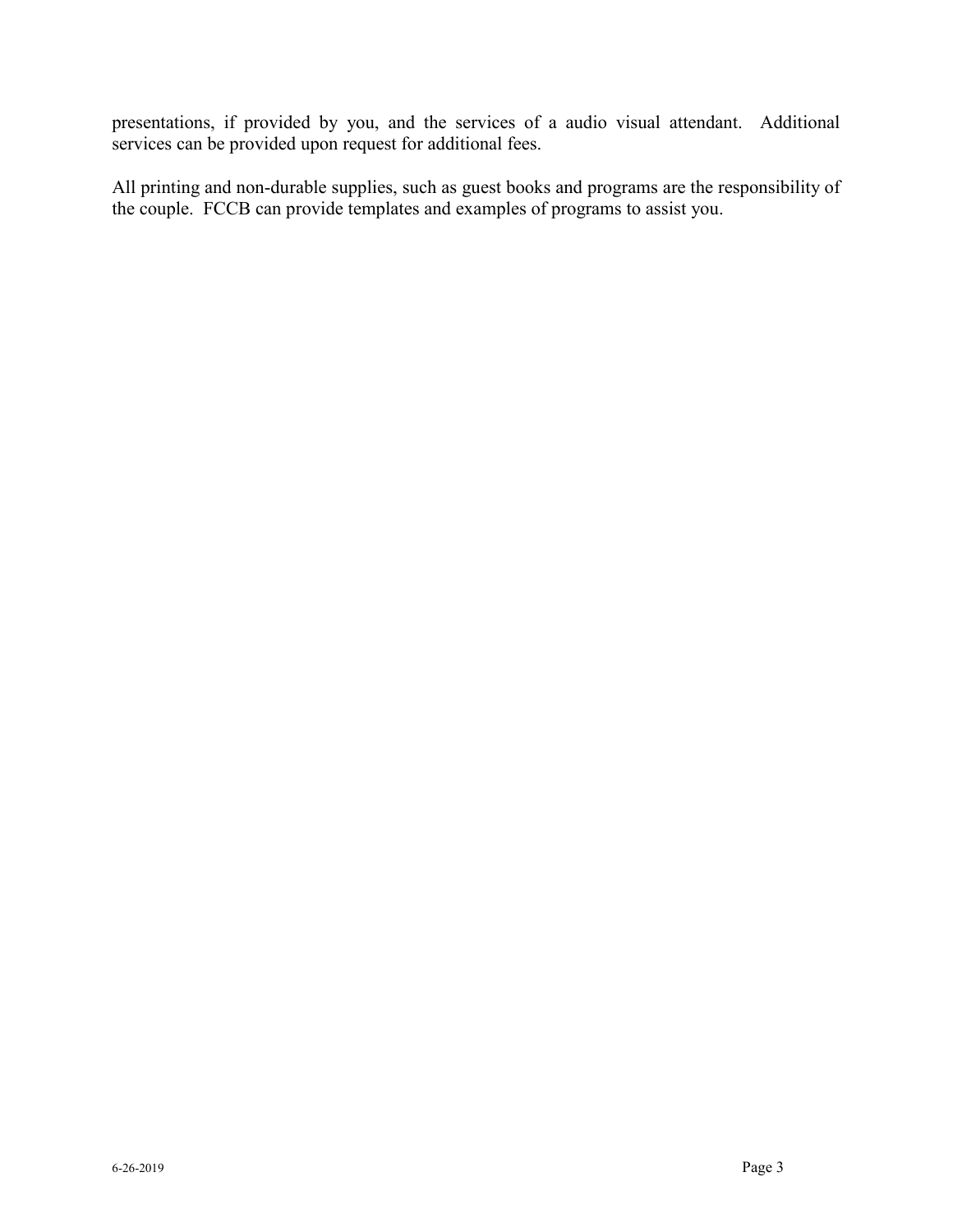### First Christian Church, Burbank California

#### QUESTIONAIRE WEDDING, RENEWAL OF VOWS CEREMONY

|    | Names of Couple:                                                                                                                                                                          |       |  |
|----|-------------------------------------------------------------------------------------------------------------------------------------------------------------------------------------------|-------|--|
|    | Date of Ceremony:                                                                                                                                                                         | Time: |  |
| 1. | Who will officiate at your ceremony? If FCCB staff is being used, please write<br>"FCCB Staff"                                                                                            |       |  |
|    |                                                                                                                                                                                           |       |  |
|    | Phone: E-Mail: E-Mail:                                                                                                                                                                    |       |  |
| 2. | Do you have a Wedding Planner assisting you with your plans?<br>Circle one: YES NO If yes, please provide the following information:                                                      |       |  |
|    |                                                                                                                                                                                           |       |  |
|    | Phone: E-Mail: E-Mail:                                                                                                                                                                    |       |  |
|    | Please describe the scope of work that this person will be providing:<br>and the control of the control of the control of the control of the control of the control of the control of the |       |  |
| 3. | Please provide information on your florist/decorator                                                                                                                                      |       |  |
|    | Name:                                                                                                                                                                                     |       |  |
|    | Phone: E-Mail:                                                                                                                                                                            |       |  |
|    | and the control of the control of the control of the control of the control of the control of the control of the                                                                          |       |  |
| 4. | How many people in the wedding party:                                                                                                                                                     |       |  |
|    | Bridesmaids/Attendants (including Maid of Honor)                                                                                                                                          |       |  |
|    | Groomsmen/Attendants (including Best Man)                                                                                                                                                 |       |  |
|    | Junior Bridesmaids/Groomsmen/Children of Couple: ___________                                                                                                                              |       |  |
|    | Ring Bearers:                                                                                                                                                                             |       |  |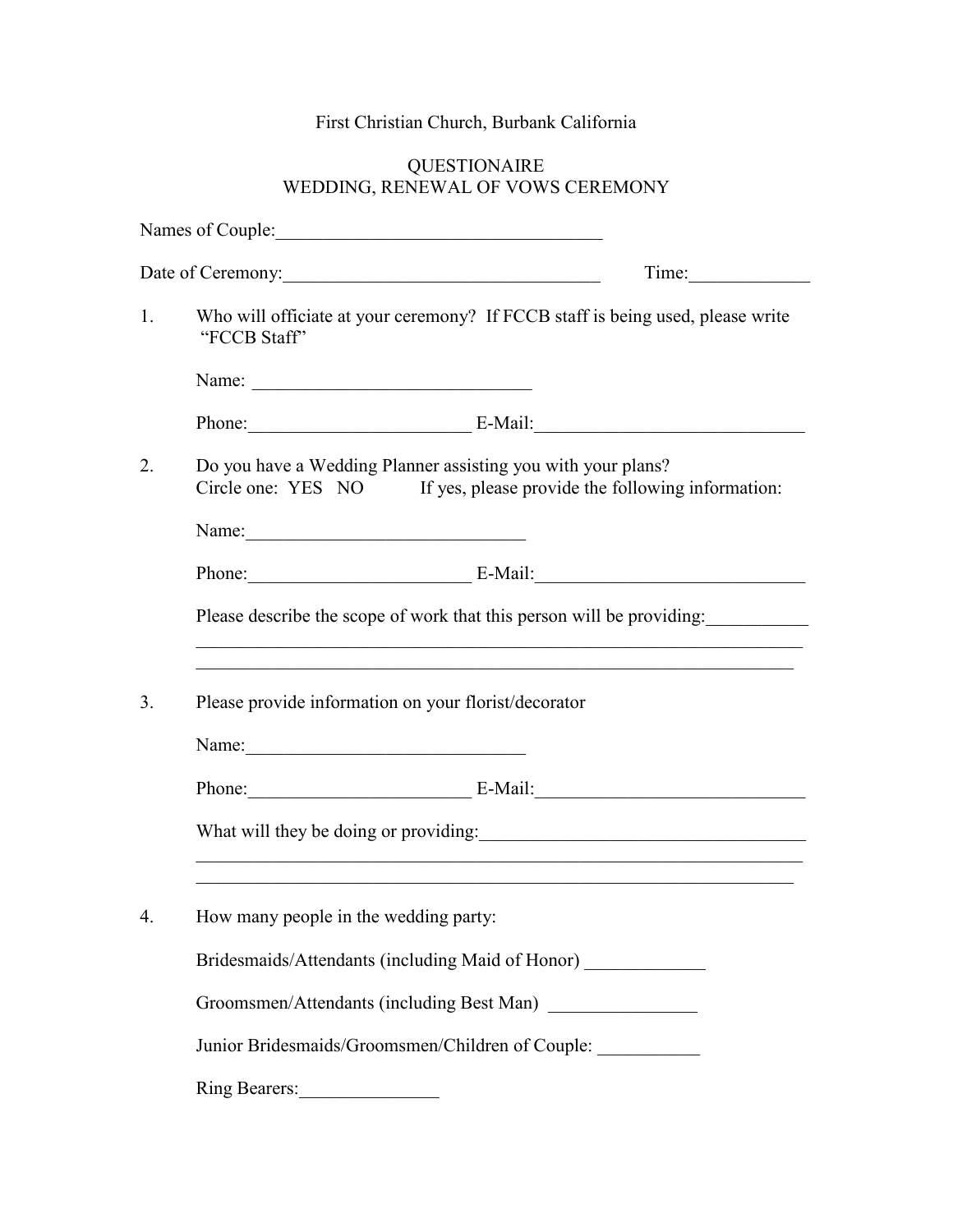Flower girls: \_\_\_\_\_\_\_\_\_\_\_\_\_\_\_

| 5.  | Will you be using a limousine service? YES NO (circle one)                                                                                                                                                                            |  |  |  |  |
|-----|---------------------------------------------------------------------------------------------------------------------------------------------------------------------------------------------------------------------------------------|--|--|--|--|
|     | If yes, describe when and how you plan to use them:                                                                                                                                                                                   |  |  |  |  |
| 6.  | Will you be using the FCCB pianist? YES NO (circle one).                                                                                                                                                                              |  |  |  |  |
|     | If yes, will you be providing special music selections? YES NO (circle one).                                                                                                                                                          |  |  |  |  |
|     | If yes, do you want the FCCB pianist to provide general wedding music of their<br>own choice? (This includes music 15 minutes prior to the ceremony, during<br>transitions and 7-10 minutes after the ceremony.) YES NO (circle one). |  |  |  |  |
|     | If no, or if you will be using musicians to AUGMENT that provided by the FCCB<br>pianist, please provide contact information for your musician(s).                                                                                    |  |  |  |  |
|     | Name:                                                                                                                                                                                                                                 |  |  |  |  |
|     | Phone: E-Mail:                                                                                                                                                                                                                        |  |  |  |  |
| 7.  | Will you have any specific needs for additional audio visual services? YES<br>NO (circle one).                                                                                                                                        |  |  |  |  |
|     | Video Presentation Sound inputs for additional musicians<br>Lavalier Microphones for Bride/Groom_____________ Pre-Recorded Music____<br>Other (Describe)                                                                              |  |  |  |  |
| 8.  | How many guests are you inviting:                                                                                                                                                                                                     |  |  |  |  |
| 9.  | Who is doing decorating/teardown for you?                                                                                                                                                                                             |  |  |  |  |
|     | Name:                                                                                                                                                                                                                                 |  |  |  |  |
|     | Phone:<br>$E-Mail:$                                                                                                                                                                                                                   |  |  |  |  |
| 10. | Will your reception be in our facility? YES NO (circle one).<br>If yes, what is the scope of the reception? Check one                                                                                                                 |  |  |  |  |
|     | Beverages & Cake<br>$\mathsf{L}$                                                                                                                                                                                                      |  |  |  |  |
|     | Appetizers, Beverages & Cake<br>□                                                                                                                                                                                                     |  |  |  |  |
|     | Dinner, Beverages & Dessert<br>$\sqcup$                                                                                                                                                                                               |  |  |  |  |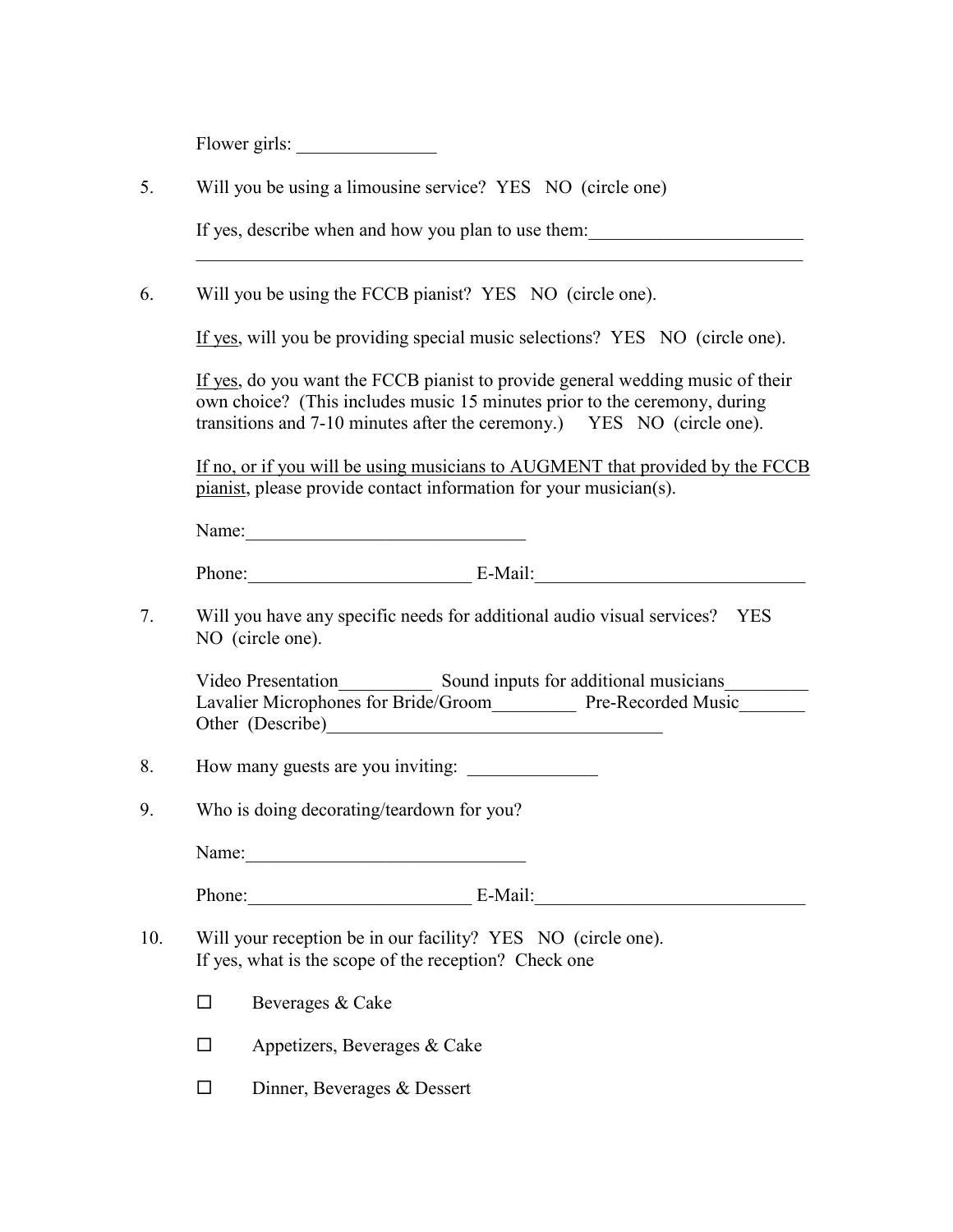| □<br>Dinner, Beverages, Dessert & Entertainment |  |
|-------------------------------------------------|--|
|-------------------------------------------------|--|

How many of your guests will attend? \_\_\_\_\_\_\_\_\_\_\_\_\_

 $\mathcal{L}_\mathcal{L} = \mathcal{L}_\mathcal{L} = \mathcal{L}_\mathcal{L} = \mathcal{L}_\mathcal{L} = \mathcal{L}_\mathcal{L} = \mathcal{L}_\mathcal{L} = \mathcal{L}_\mathcal{L} = \mathcal{L}_\mathcal{L} = \mathcal{L}_\mathcal{L} = \mathcal{L}_\mathcal{L} = \mathcal{L}_\mathcal{L} = \mathcal{L}_\mathcal{L} = \mathcal{L}_\mathcal{L} = \mathcal{L}_\mathcal{L} = \mathcal{L}_\mathcal{L} = \mathcal{L}_\mathcal{L} = \mathcal{L}_\mathcal{L}$ 

11. Please list any other issues or needs that you can anticipate.